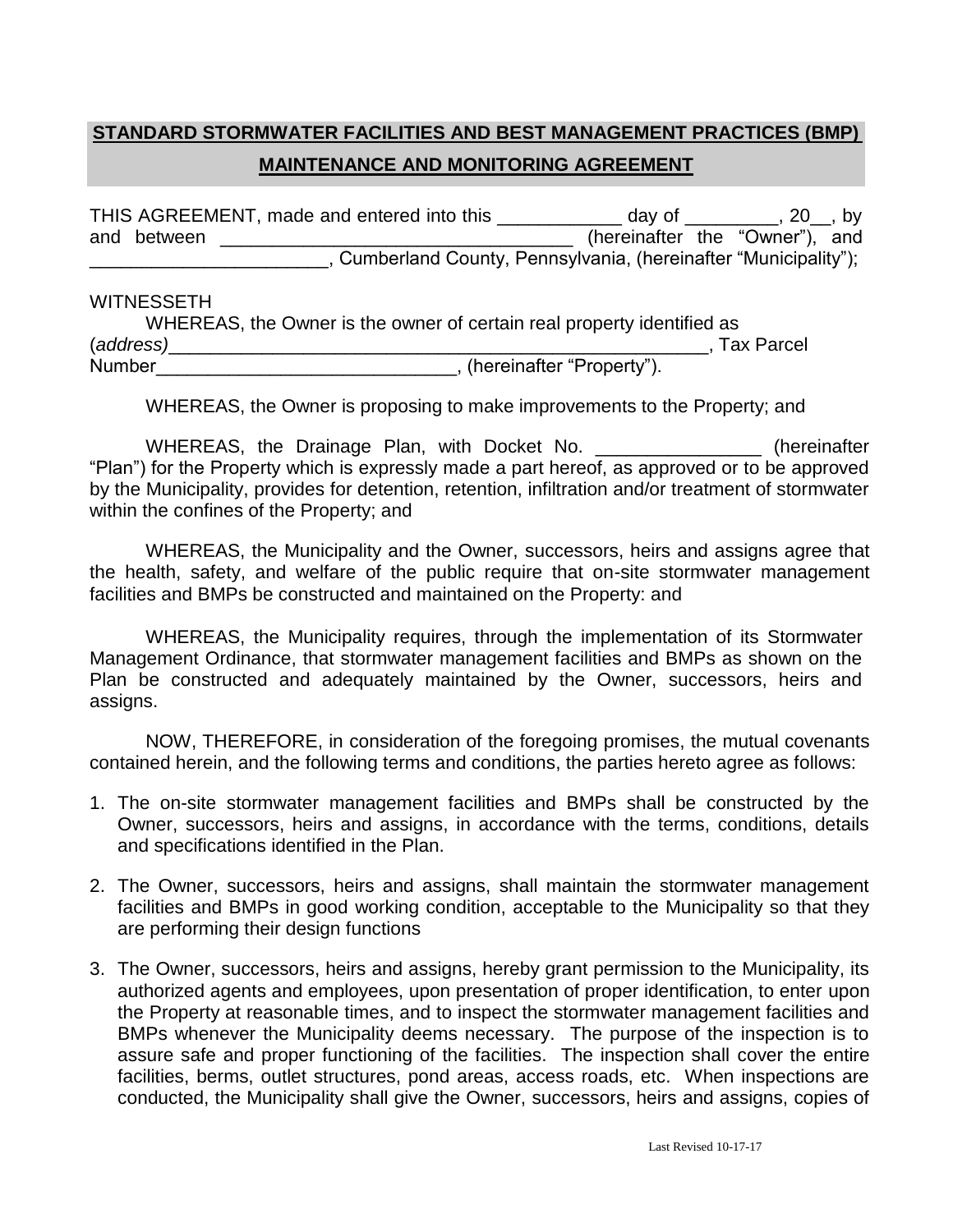the inspection report with findings and evaluations. At a minimum, maintenance inspections shall be performed in accordance with the schedule specified in the BMP Operations and Maintenance Plan.

- 4. All reasonable costs for said inspections shall be borne by the Owner, successors, heirs and assigns, and payable to the Municipality.
- 5. The owner shall convey to the Municipality easements and/or rights-of-way to assure access for periodic inspections by the municipality and maintenance, if required.
- 6. In the event the Owner, successors, heirs and assigns, fail to maintain the stormwater management facilities and BMPs in good working condition acceptable to the Municipality, the Municipality shall give proper notice to Owner setting forth the specifics of such failure to maintain, the remediation required, and deadline to complete such action. After failure by the Owner to remedy within the specified time limit, the Municipality may enter upon the Property and take such necessary and prudent action to maintain said stormwater management facilities and BMPs and to charge the costs of the maintenance and/or repairs to the Owner, successors, heirs and assigns. This provision shall not be construed as to allow the Municipality to erect any structure of a permanent nature on the land of the Owner, outside of any easement rights that the Municipality may have. It is expressly understood and agreed that the Municipality is under no obligation to maintain or repair said facilities, and in no event shall this Agreement be construed to impose any such obligation on the Municipality.
- 7. The Owner, successors, heirs and assigns, will perform operation, maintenance and inspections in accordance with the BMP Operations and Maintenance Plan for the stormwater management facilities and BMPs including sediment removal as outlined on the approved Drainage Plan.
- 8. In the event the Municipality, pursuant to this Agreement, performs work of any nature, or expends any funds in performance of said work for labor, use of equipment, supplies, materials, and the like on account of the Owner's, successors', heirs' or assigns' failure to perform such work, the Owner, successors, heirs and assigns, shall reimburse the Municipality upon demand, within 30 days of receipt of invoice thereof, for all costs incurred by the Municipality hereunder. If not paid within said 30-day period, the Municipality may enter a lien against -the property, including any and all properties when the owner is a Homeowners Association, in the amount of such costs, or may proceed to recover his costs through proceedings in equity or at law as authorized by law.
- 9. The Owner, successors, heirs and assigns, shall indemnify the Municipality and its agents and employees against any and all damages, accidents, casualties, occurrences or claims which might arise or be asserted against the Municipality for the construction, presence, existence or maintenance of the stormwater management facilities and BMPs by the Owner, successors, heirs and assigns.
- 10.In the event a claim is asserted against the Municipality, its agents or employees, the Municipality shall promptly notify the Owner, successors, heirs or assigns, and they shall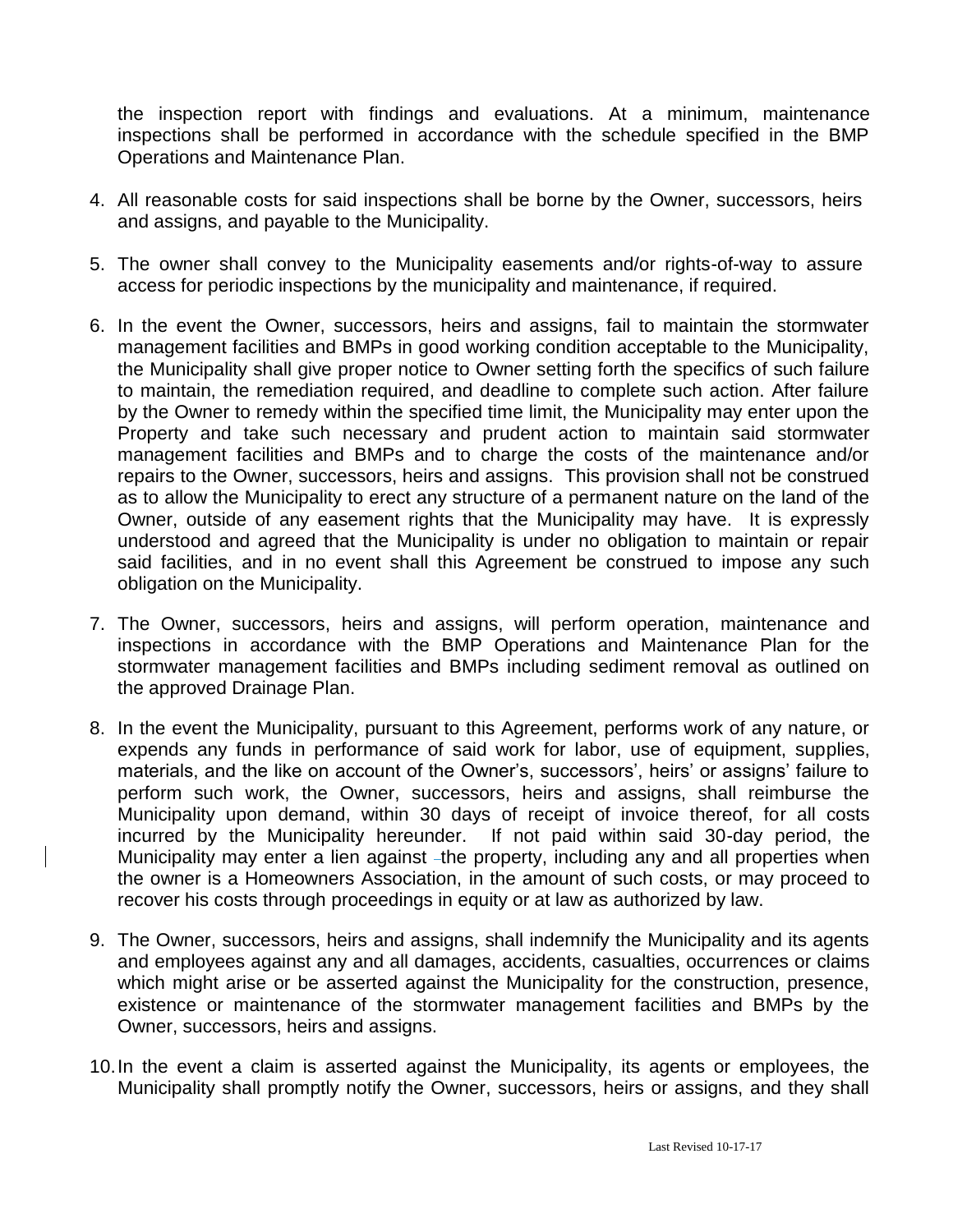defend, at their own expense, any suit based on such claim. If any judgment or claims against the Municipality, its agents or employees shall be allowed, the Owner, successors, heirs and assigns shall pay all costs and expenses in connection therewith.

- 11.In the event of an emergency or the occurrence of special or unusual circumstances or situations, the Municipality may enter the Property, if the Owner is not immediately available, without notification or identification, to inspect and perform necessary maintenance and repairs, if needed, when the health, safety or welfare of the citizens is at jeopardy. However, the Municipality shall notify the Owner of any inspection, maintenance, or repair undertaken within five days of the activity. The Owner shall reimburse the Municipality for its costs.
- 12.It is agreed between the two entities known as Owner that they shall be bound jointly and severally by the terms, covenants and agreements herein.
- **13.**Invalidation of any one of these provisions by judgement or court order shall in no wise affect any other provisions that shall remain in full force and effect.

**This Agreement shall be recorded at the Recorder of Deeds Office in Cumberland County, Pennsylvania and shall constitute a covenant running with the Property and/or equitable servitude, and shall be binding on the Owner, administrators, executors, assigns, heirs and any other successors in interests, in perpetuity.**

COMMONWEALTH OF PENNSYLVANIA COUNTY OF CUMBERLAND

On this the \_\_\_\_ day of \_\_\_\_\_\_\_\_\_\_\_\_\_\_\_\_\_\_\_ 20\_, before me, the undersigned officer, personally appeared \_\_\_\_\_\_\_\_\_\_\_\_\_\_\_\_\_\_\_\_\_\_\_\_\_\_\_\_\_\_\_\_, known to me (or satisfactorily proven) to be the person(s) whose name(s) is/are subscribed to the within instrument, and acknowledged that he/she/they executed the same for the purposes therein contained.

IN WITNESS WHEREOF, I hereunto set my hand and public official seal.

Notary Public

 $\blacksquare$  **ATTEST:**  $\blacksquare$   $\blacksquare$   $\blacksquare$   $\blacksquare$   $\blacksquare$   $\blacksquare$   $\blacksquare$   $\blacksquare$   $\blacksquare$   $\blacksquare$   $\blacksquare$   $\blacksquare$   $\blacksquare$   $\blacksquare$   $\blacksquare$   $\blacksquare$   $\blacksquare$   $\blacksquare$   $\blacksquare$   $\blacksquare$   $\blacksquare$   $\blacksquare$   $\blacksquare$   $\blacksquare$   $\blacksquare$   $\blacksquare$   $\blacksquare$   $\blacksquare$   $\blacksquare$   $\$ **(CORPORATE SEAL)**

\_\_\_\_\_\_\_\_\_\_\_\_\_\_\_\_\_\_\_\_\_\_\_\_

**Secretary (Vice)President** 

 $\mathbf{B} \mathbf{v}$ 

**(Municipal Governing Body)**

**\_\_\_\_\_\_\_\_\_\_\_\_\_\_\_\_\_\_\_\_\_\_\_\_\_\_\_\_\_\_\_\_\_\_\_\_\_\_\_**